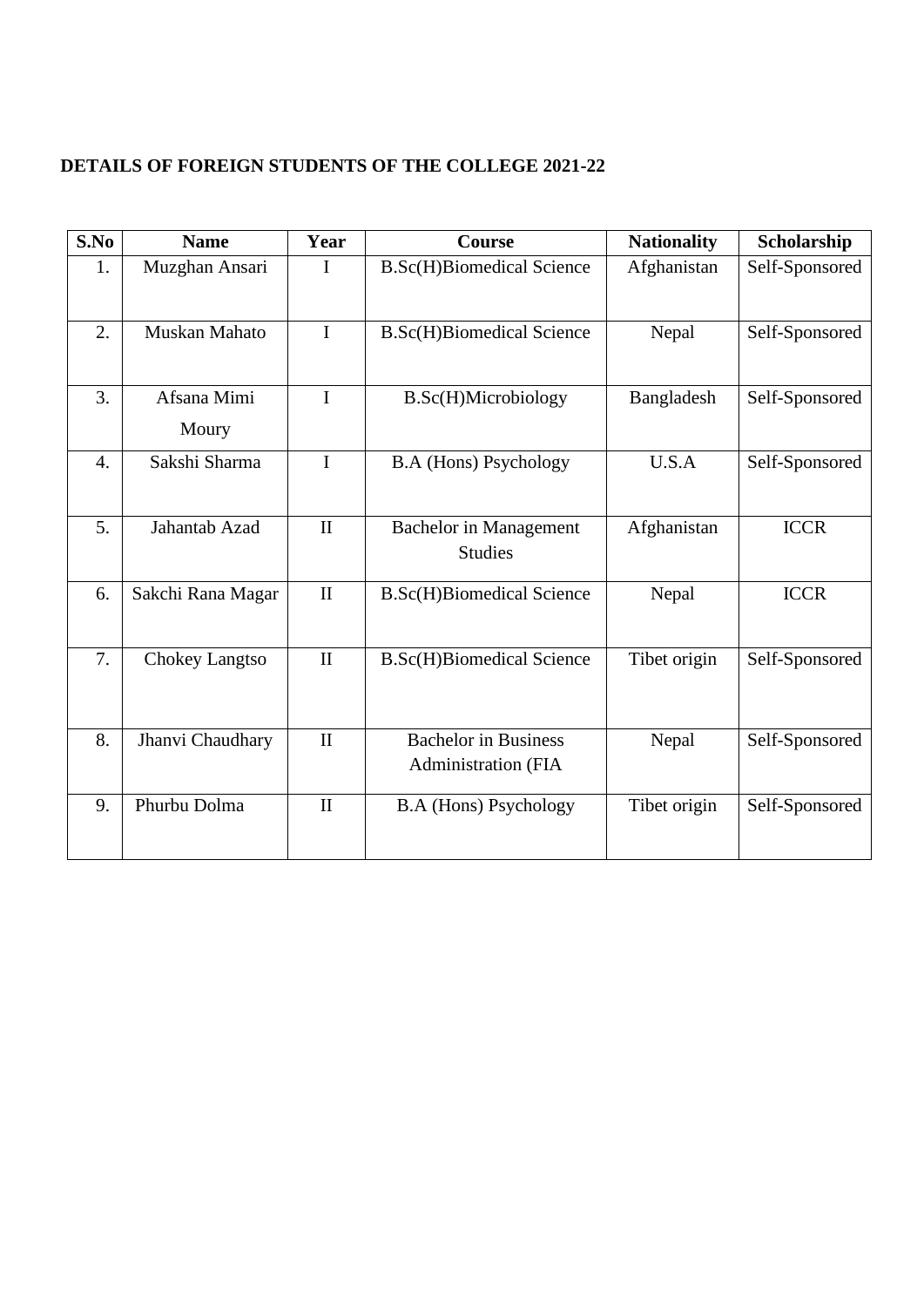#### **DETAILS OF FOREIGN STUDENTS OF THE COLLEGE 2020-21**

| S.No | <b>Name</b>       | Year        | Course                                              | <b>Nationality</b> | Scholarship    |
|------|-------------------|-------------|-----------------------------------------------------|--------------------|----------------|
| 1.   | Jahantab Azad     | I           | Bachelor in Management                              | Afghanistan        | <b>ICCR</b>    |
|      |                   |             | <b>Studies</b>                                      |                    |                |
| 2.   | Sakchi Rana Magar | $\mathbf I$ | <b>B.Sc(H)Biomedical Science</b>                    | Nepal              | <b>ICCR</b>    |
| 3.   | Chokey Langtso    | $\mathbf I$ | <b>B.Sc(H)Biomedical Science</b>                    | Tibet origin       | Self-Sponsored |
| 4.   | Jhanvi Chaudhary  | I           | <b>Bachelor</b> in Business<br>Administration (FIA  | Nepal              | Self-Sponsored |
| 5.   | Phurbu Dolma      | $\mathbf I$ | <b>B.A</b> (Hons) Psychology                        | Tibet origin       | Self-Sponsored |
| 6.   | Sangita Mahat     | III         | B.Sc (Hons) Food<br>Technology                      | Nepal              | Self-Sponsored |
| 7.   | Srishti Gurung    | III         | <b>Bachelor</b> in Business<br>Administration (FIA) | Nepal              | Self-Sponsored |

# **DETAILS OF FOREIGN STUDENTS OF THE COLLEGE 2019-20**

| S.No           | <b>Name</b>    | Year         | <b>Course</b>                    | <b>Nationality</b> | Scholarship    |
|----------------|----------------|--------------|----------------------------------|--------------------|----------------|
| 1              | Aishath Shaman | III          | B.Sc(H)Microbiology              | Maldives           | <b>ICCR</b>    |
|                | Ali            |              |                                  |                    |                |
| $\overline{2}$ | Anamika Mahato | III          | <b>Bachelor</b> in Management    | Nepal              | <b>ICCR</b>    |
|                |                |              | <b>Studies</b>                   |                    |                |
| 3              | Hawwa Ilma     | Ш            | <b>B.Sc(H)Biomedical Science</b> | Maldives           | <b>ICCR</b>    |
|                |                |              |                                  |                    |                |
| $\overline{4}$ | Shilpa Keshari | III          | Bachelor in Management           | Nepal              | <b>ICCR</b>    |
|                |                |              | <b>Studies</b>                   |                    |                |
| 5              | Sangita Mahat  | $\mathbf{I}$ | B.Sc (Hons) Food                 | Nepal              | Self Sponsored |
|                |                |              | Technology                       |                    |                |
|                |                |              |                                  |                    |                |
| 6              | Srishti Gurung | $\mathbf{I}$ | <b>Bachelor</b> in Business      | Nepal              | Self Sponsored |
|                |                |              | Administration (FIA)             |                    |                |
|                |                |              |                                  |                    |                |